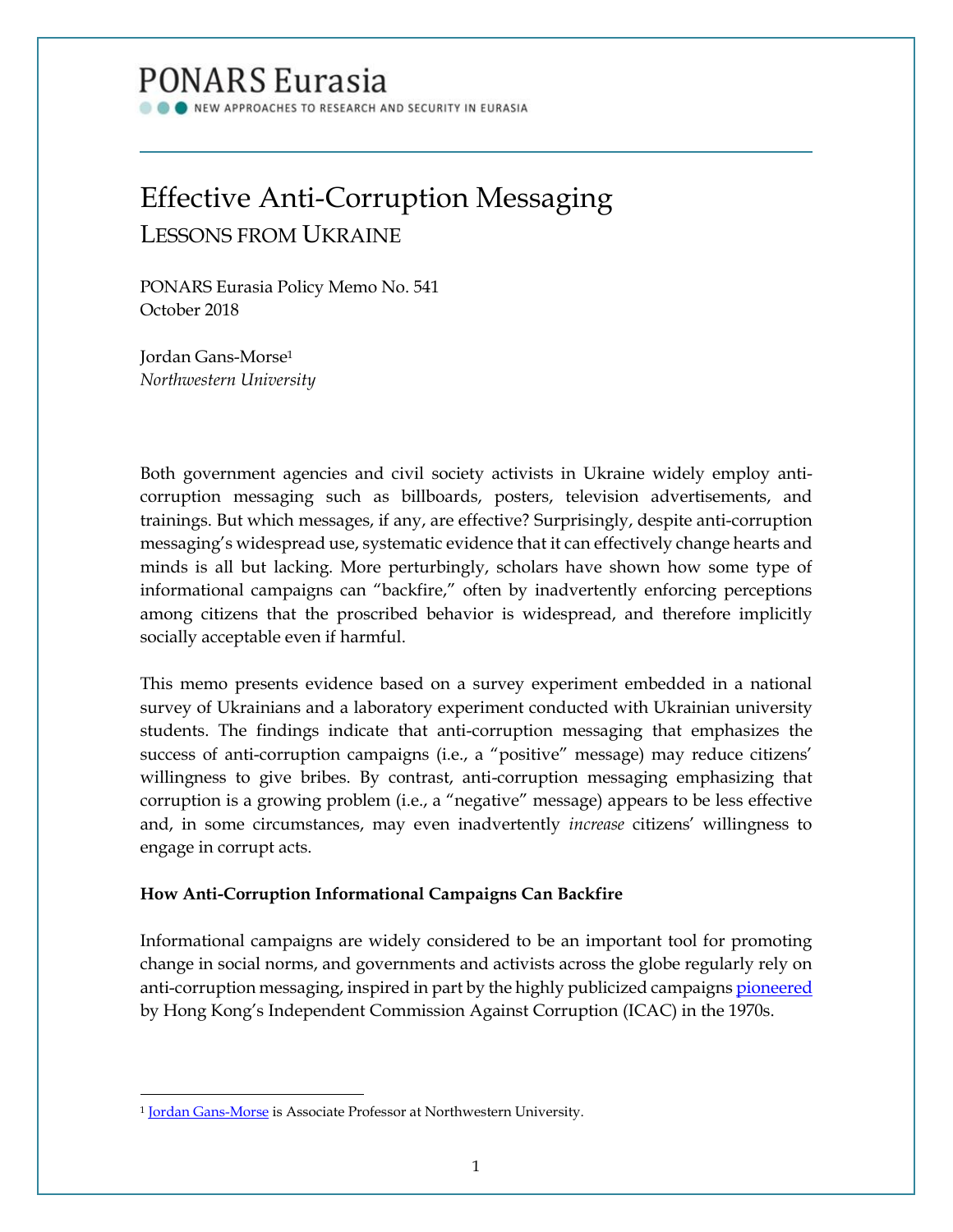Do such programs work? Unfortunately, the existing evidence is highly limited, and what exists is not particularly promising. Peiffer's study of Indonesia examined the effect of providing survey respondents with information about the extent of corruption, government efforts to combat it, or citizens' anti-corruption activism. <sup>2</sup> Regardless of the message, she found that participants in the study became more concerned about corruption's harms, but *less* proud of government anti-corruption policies and *less* confident about individuals' ability to combat corruption. Meanwhile, Denisova-Schmidt [discovered](https://www.tandfonline.com/doi/abs/10.1080/15387216.2016.1155467) that providing Ukrainian university students with information about corruption in the education sector had few salutary effects on attitudes toward corruption. Instead, among the sub-sample of students who had never personally engaged in corruption, beliefs that corruption is bad *declined* while beliefs that corruption is a common way of getting things done *increased*.

These findings are in line with studies [showing](https://www.ncbi.nlm.nih.gov/pubmed/11818299) that informational campaigns, ranging from anti-drug messaging to vaccination campaigns, can backfire. Among other mechanisms behind this effect, some messaging may contribute to the impression that "everyone is doing it," and therefore an activity must be socially acceptable, even if unlawful or harmful. Corbacho explicitly [tested](https://www.jstor.org/stable/24877473?seq=1#page_scan_tab_contents) this idea with respect to corruption by showing survey respondents in Costa Rica evidence that an increasing number of their compatriots had been offering bribes in recent years. After exposure to this information, the proportion of respondents willing to offer a bribe was 28 percent higher than the proportion among those who had been shown information unrelated to corruption.

Such findings suggest that information campaigns that enforce the idea—even inadvertently—of corruption being widespread could be particularly dangerous. On the other hand, such findings also raise the possibility that the power of social norms could be harnessed in positive ways if messaging focuses on the ways that corruption is beginning to decrease. The studies discussed below were designed to examine these possibilities.

#### **Anti-Corruption Messaging in Ukraine**

 $\overline{\phantom{a}}$ 

Ukraine currently is in the throes of an anti-corruption campaign, with both nongovernmental organizations and government agencies actively utilizing anti-corruption messaging. The image on the left in **Figure 1** shows an anti-corruption poster that greets travelers at Kyiv Borispol Airport, announcing the goal of a "Ukraine without corruption!" and reminding passersby that bribery "is a criminal offense." Anticorruption posters can be found at bus stops, on billboards, and at numerous other locations. But anti-corruption campaigns in Ukraine also illustrate how such efforts may inadvertently emphasize the ubiquity of corruption. The right-hand image in Figure 1,

<sup>2</sup> Peiffer, C. (forthcoming). Message Received? Experimental Findings on How Messages about Corruption Shape Perceptions. British Journal of Political Science.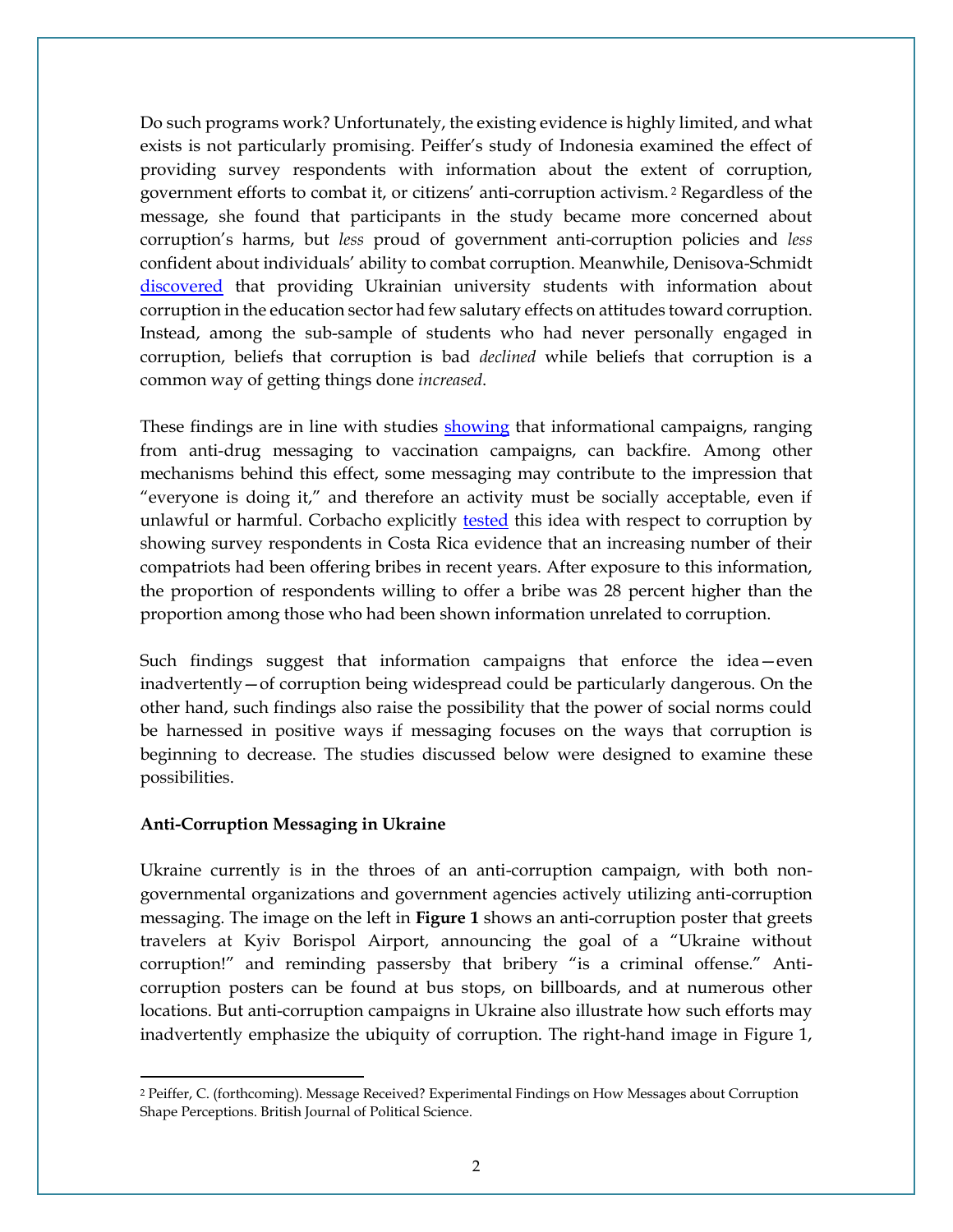taken from an online anti-corruption training course, shows ratings of Ukraine's corruption levels growing worse over time. Similar images, often based on campaigns by well-meaning organizations, regularly are reproduced in the Ukrainian press or spread via social media.



#### **Figure 1: Anti-corruption Messaging in Ukraine**

The image on the left shows an anti-corruption poster in Kyiv's airport.<br>The integer on the night shows a fluor from an anti-corruption training source The image on the right shows a flyer from an anti-corruption training course.

Despite this messaging, Ukraine remains a highly corrupt country. It ranked 130<sup>th</sup> out of 180 countries on the 2017 Transparency International Corruption Perceptions Index and, according to TI's Global Corruption Barometer, 38 percent of Ukrainians reported paying a bribe when accessing basic government services in 2016. Ukraine, therefore, presents a particularly tough test for the effectiveness of anti-corruption messaging. Where particularly, tought test for the enterprises of that estaplism inessaging. There conceptions about corruption are deeply rooted, it may prove especially difficult to shift beliefs or practices via informational campaigns. Consequently, if anti-corruption messaging proves effective in Ukraine, this bodes well for its applicability on a wider scale. tiveness of anti-corruption messaging. Whenever conceptions about corrections about corrections about corrections are expectively assumed as  $\mathbb{R}^n$  $\frac{1}{2}$  rooted – as in most of the post-Soviet world – it may prove especially different value of the post-Soviet world – it may prove especially different values of the post-Soviet world – it may prove especially diffe

#### **Survey Experiment**  $\mathbf{r}$  informational campaigns. Consequently, if and campaigns. Consequently, if and  $\mathbf{r}$

To examine the effectiveness of distinct types of anti-corruption messaging, the first study I conducted employed an experiment embedded in a survey of 6,926 adult Ukrainians during July 2017. One-third of the sample, selected at random, was shown an anticorruption flyer with a *positive* message emphasizing how anti-corruption campaigns in Ukraine are beginning to show success, as evidenced by declining rates of bribery. Another third of the sample was shown an anti-corruption flyer with a *negative* message emphasizing that corruption is a growing problem that needs to be stopped. The final third of the sample was assigned to a "control group" which was not shown a flyer. Lconducted on

nique, the crosswise model (Tan et al., 2009). The crosswise model is designed to elicit more to elicit more h<br>T his approach is designed to elicit more to elicit more to elicit more to elicit more to elicit more to elici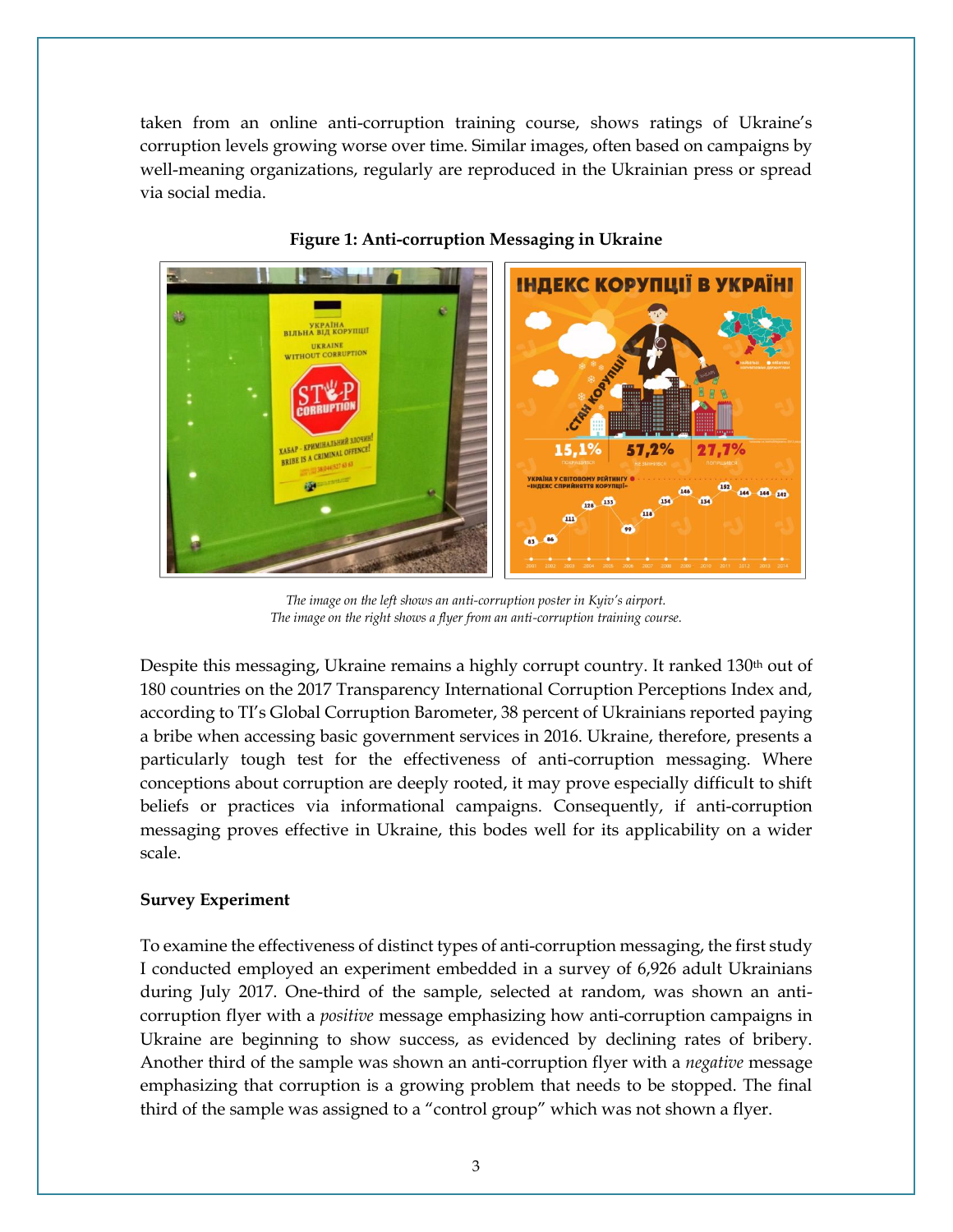**Figure 2** shows English-language versions of flyers used in the study. Both flyers have identical formatting and use the same anti-corruption message at the bottom of the page calling on citizens to "Keep fighting—stop corruption." They differ in that the flyer on the left calls citizens to action by emphasizing how current efforts are contributing to the decline of corruption, while the flyer on the right calls citizens to action by emphasizing that corruption is spreading. The flyers rely on real survey data but draw on different time periods and different sources to emphasize distinct messages.



**Figure 2: Flyers for Survey Experiment**





**STOP** 

**KEEP FIGHTING** 

**CORRUPTION IN UKRAINE** 

**CONTINUES TO INCREASE** Percent of households offering a

Respondents were later asked whether they would be willing to offer a bribe in order to receive a driver's license more quickly or easily. The rate of willingness to engage in a bribe transaction was then compared across respondents who had been shown the flyers and those who had not.

**Figure 3**, which displays the percent of respondents expressing willingness to offer a bribe, presents the study's main results. As can be seen in subfigure (a), 14.3 percent of respondents shown the flyer with a positive message were willing to offer a bribe, compared to 16.5 percent in the control group, a 2.2 percentage point decline. By comparison, the decline in willingness to offer a bribe was more modest for the respondents shown the negative message—a 1.2 percentage point decline.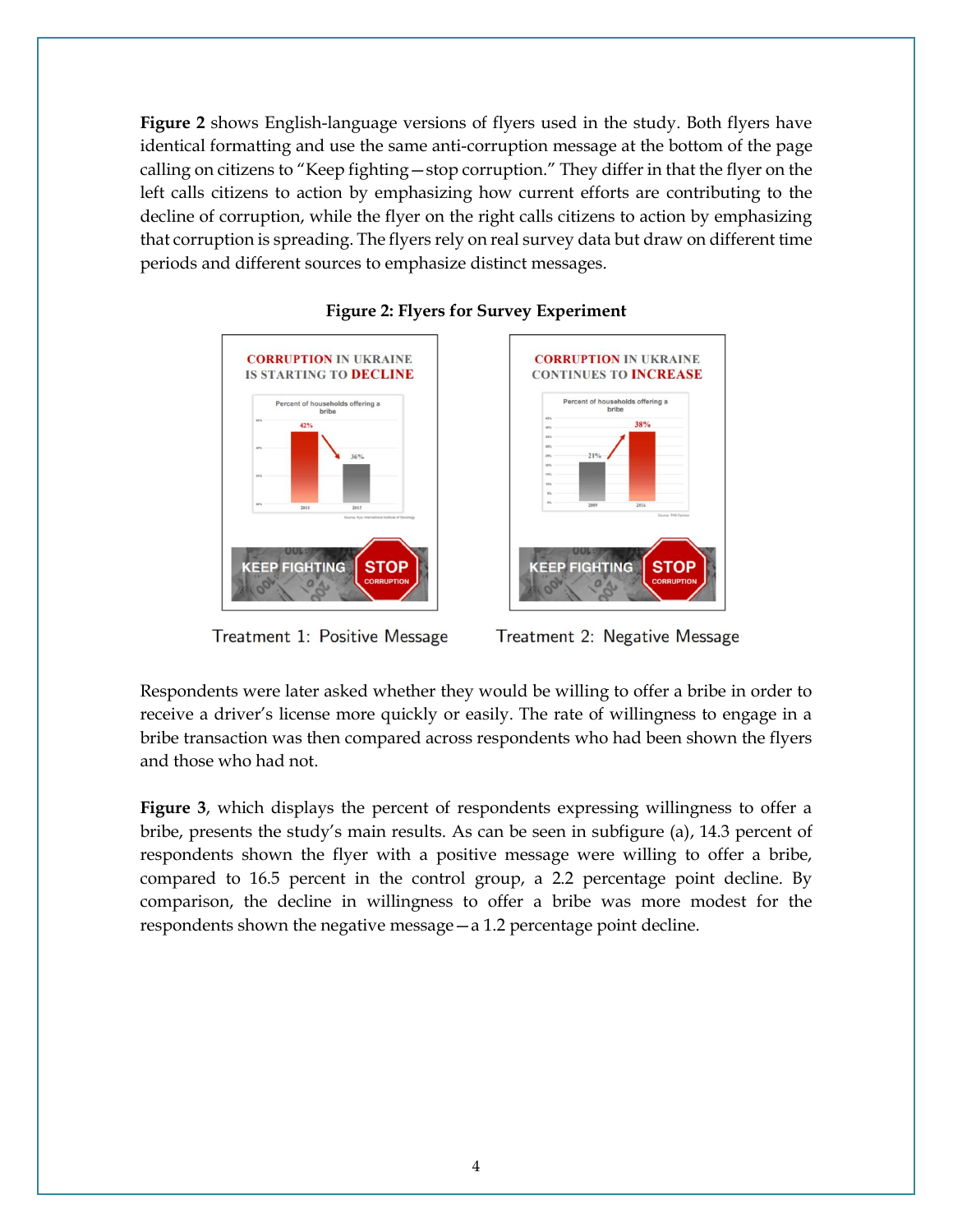



*Percent (%) Willing to Give Bribe*

Information campaigns, however, are unlikely to affect all citizens equally. Younger people, for example, might be more open to new information. Indeed, when the sample is divided by age, as in subfigure (b), it can be seen that the positive message induced a 3.6 percentage point decline in willingness to offer bribes among younger respondents, from 24.8 to 21.1 percent. The impact of the negative message was also larger for younger respondents than for the sample as a whole—2.8 percentage points—though still smaller than for the positive message. Among older respondents, the flyers had almost no effect, but in part these results from these respondents' very low initial levels of willingness to offer a bribe.

It might also be expected that the flyers would have a larger effect on respondents who received information challenging their prior beliefs. Subfigure (c) presents evidence to this effect, separately examining the impact of the flyers on those with prior beliefs that corruption in Ukraine is relatively low or relatively high. More specifically, subfigure (c) compares respondents who at the outset of the survey believed that 40 percent or fewer Ukrainians offer bribes (the bottom quartile of the sample with respect to prior beliefs) with respondents who believed that 70 percent or more offer bribes (the top quartile). These analyses should be treated with some caution: the number of observations is limited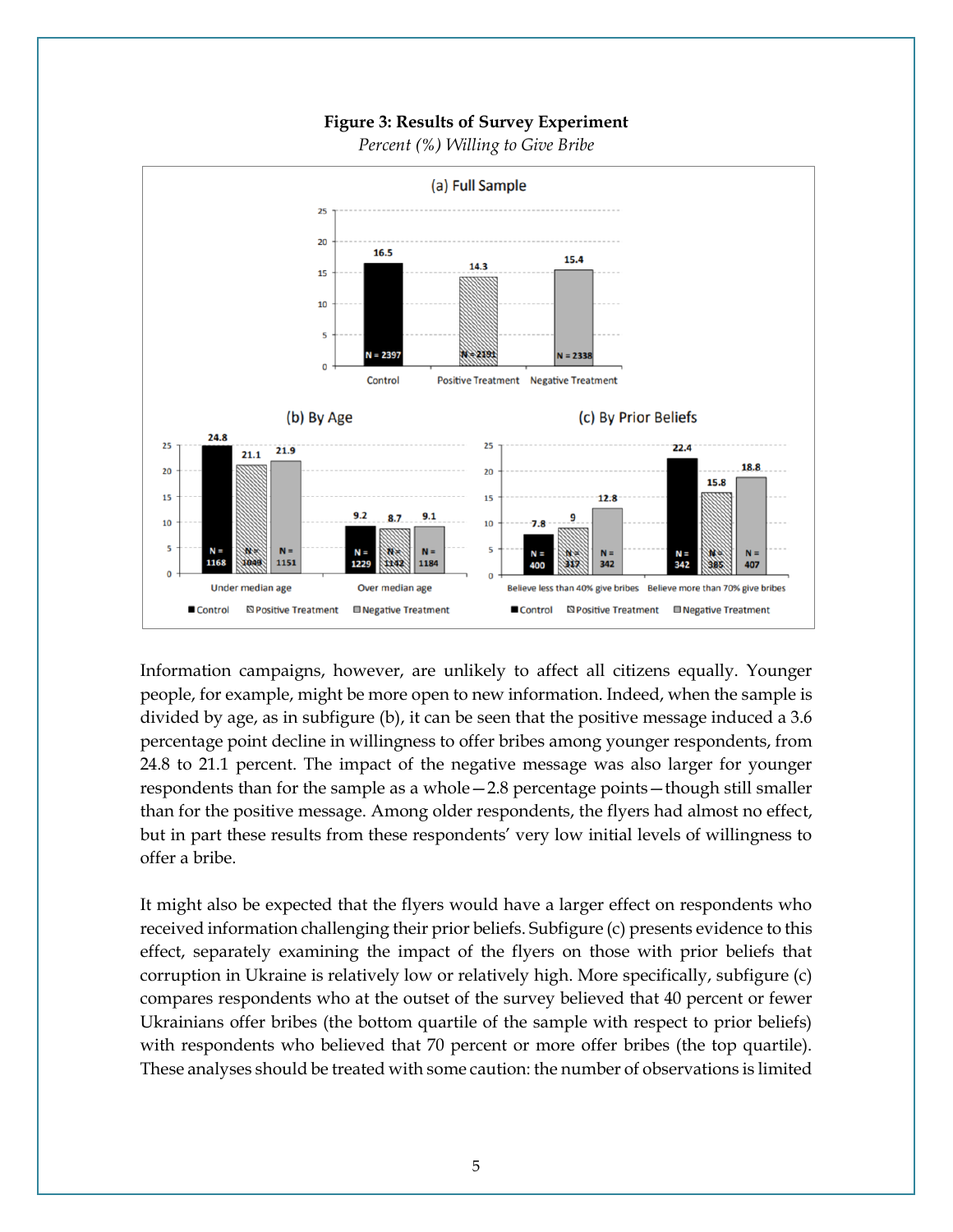given that not all participants offered information about prior beliefs. Nevertheless, some striking patterns are apparent.

First, it is clear that respondents' beliefs about others' willingness to engage in bribery affect their own propensity for corruption: those believing bribery is widespread are noticeably more willing to offer bribes. Second, for respondents who believed that bribery is widespread, the positive message about bribery declining led to remarkable shift—a  $6.6$ percentage point decline—in willingness to offer a bribe. The negative message also had a salutary effect, but of a lesser magnitude.

Finally, for respondents who believed that bribery in Ukraine is less widespread, the anticorruption messages caused something of a backfire effect. This effect was quite modest in the case of the positive message, but exposure to the negative message about rising corruption led to a 5-percentage point increase in willingness to offer bribes, even though this message was framed as an anti-corruption flyer seeking to raise concern about corruption's harms.

In summary, in the sample as a whole and across sub-groups, the positive message proved more effective than the negative message. Moreover, for some respondents, the negative message had the unintended effect of *increasing* willingness to engage in a corrupt act.

#### **Laboratory Experiment**

The study discussed above measured only respondents' *reported* willingness to give a bribe. For obvious reasons, measuring actual bribery is quite challenging. One novel approach to this challenge involves laboratory experiments. These experiments utilize incentive payments—real money—to reveal participants' preferences by inducing observable behavior. One may question the extent to which lessons from laboratory corruption experiments hold outside the lab, but recent studies have [shown](https://cepr.org/sites/default/files/events/papers/796_BARR%20-%20Corruption%20and%20Culture.pdf) a remarkable correlation between in-laboratory choices and real-world behavior.

The bribery game employed in my second study, which builds off of a design developed by Barr & Serra, was conducted with 696 university students at a legal academy in Ukraine during October and November 2017. Participants were randomly assigned to the role of citizen or bureaucrat at the outset of the game, given 35 Ukrainian hryvnia, and then presented with a scenario in which the citizen can increase his/her earnings by obtaining a permit. When he or she seeks to obtain the permit, however, he or she is denied and given a chance to offer a bribe to the bureaucrat. If the bureaucrat accepts the bribe and the citizen receives the permit, both participants earn higher payoffs, but if a citizen encounters an honest bureaucrat, then offering a bribe can lead to a loss of income. The indicator of interest was whether a participant offers (in the role of citizen) or accepts (in the role of bureaucrat) a bribe.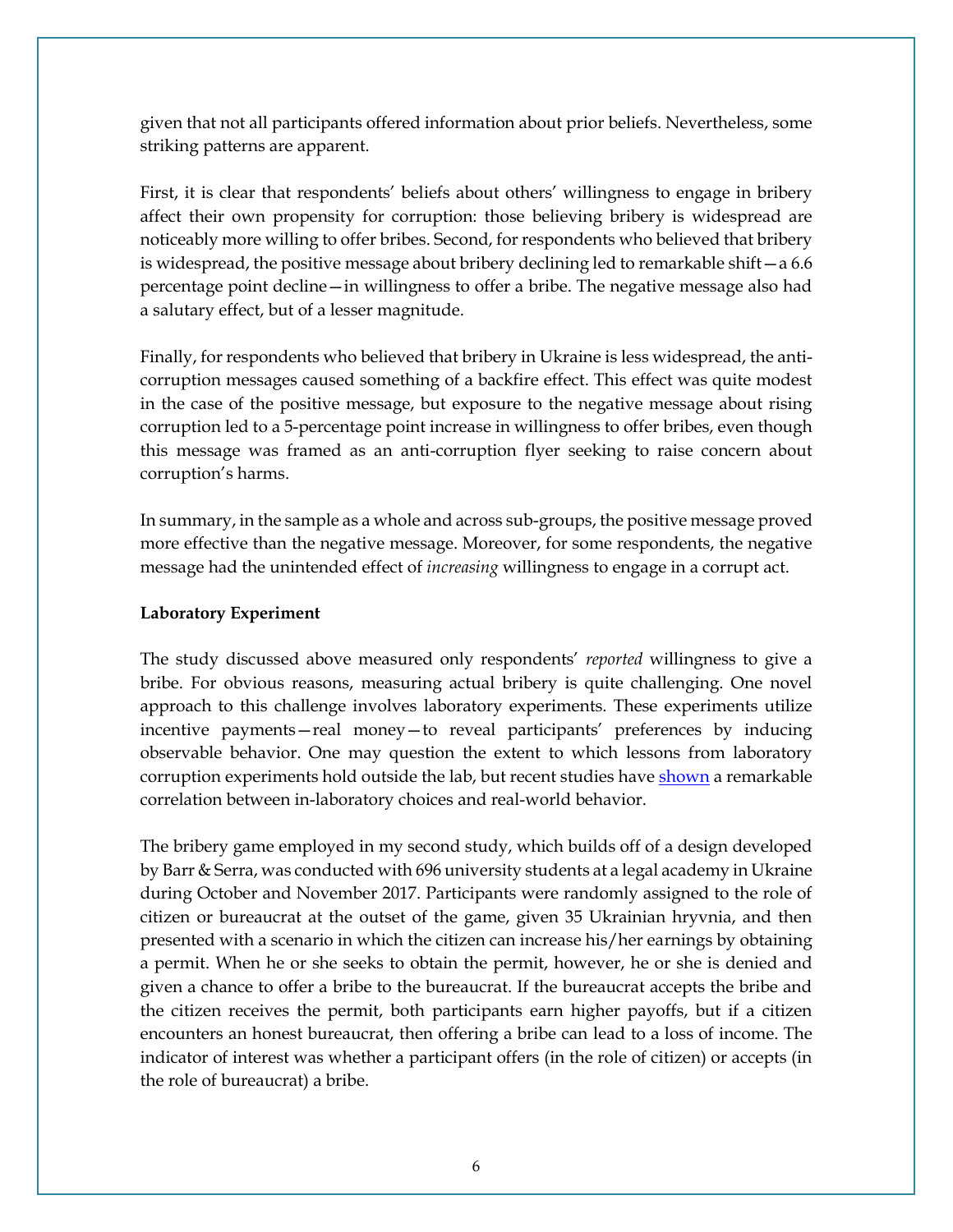Due to the smaller sample size, it was not feasible to examine the effects of both positive and negative messaging, so I chose to focus on positive messaging, given the indications of positive messaging's greater promise from the first study. Half of the participants, selected randomly, were shown the flyer with the positive message from Figure 2. After engaging in other parts of the study, they then participated in the bribery game described above.

**Figure 4** displays differences in bribe rates across participants shown the anti-corruption flyer and those in the control group. In the full sample, the rate of giving (in the role of citizen) or accepting (in the role of bureaucrat) a bribe was 7.2 percentage points lower among the group exposed to the flyer. This effect is apparent in both roles, but it is especially pronounced among those offered a chance to give a bribe (i.e., "citizens")—a difference of 12.2 percentage points.



**Figure 4: Results of Laboratory Experiment**

One might wonder if this result simply reflects the fact that participants shown the flyer were avoiding unethical social behavior in general, rather than reacting specifically to the anti-corruption message or the message that bribery is declining. However, exposure to the flyer had no effect on participants' choices in other experimental games unrelated to corruption, including a game designed to measure dishonesty and cheating.

In summary, the laboratory experiment provides additional evidence that a positive message emphasizing how corruption among other citizens is declining can productively harness social norms to contribute to decreased willingness to participate in bribe transactions.